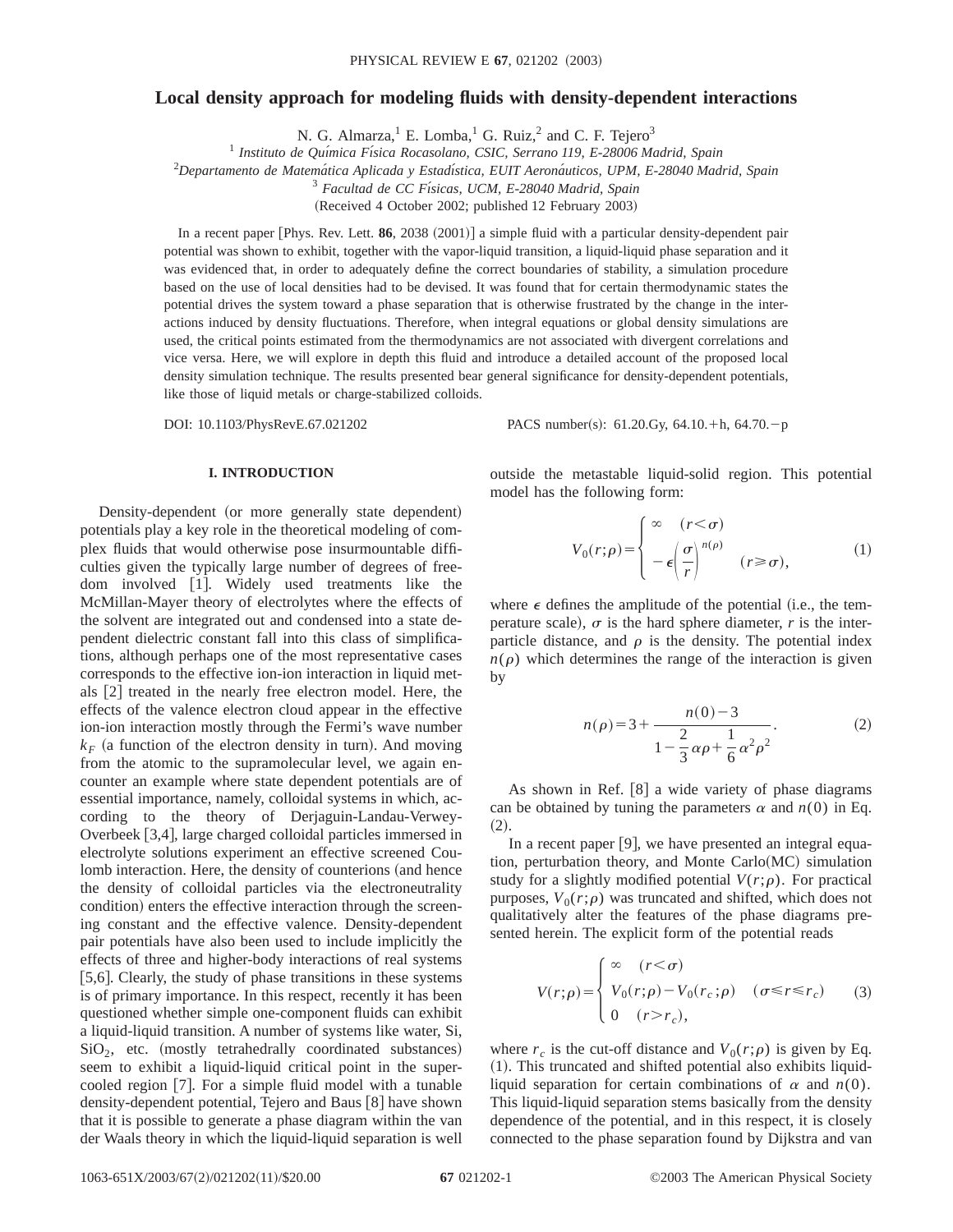Roij [10] for a purely repulsive density-dependent Yukawa potential. There is, however, a substantial difference between these two systems. The purely repulsive system will exhibit a transition stemming solely from the density dependence of the potential, for instance an isotherm computed in a canonical simulation might exhibit a van der Waals loop with little or none particle number dependence, contrary to the standard behavior in a phase separation process led by attractive forces. In contrast, the system studied in Refs.  $[8,9]$ , due to the presence of attractions, might exhibit a tendency to phase separation which under certain circumstances is frustrated by the change of the interactions induced by the density fluctuations. This explains the large differences between the integral equation and the thermodynamic perturbation predictions. It was thus made clear in Ref.  $[9]$  that the treatment of potentials which exhibit a density dependence poses considerable methodological and conceptual problems (see Ref. [11]), and that a coherent simulation approach must account for the fact that the interactions change as a result of inhomogeneities in the sample. In this work, we intend to present an in-depth study of the potential model proposed in Ref.  $[8]$ , both analyzing the difficulties encountered by the standard integral equation approaches and with special emphasis on the simulation procedure based on the use of local densities.

The rest of the paper is organized along the following lines. The following section is devoted to a brief presentation of the thermodynamics of density-dependent potentials. In Sec. III, we have collected the essentials of the thermodynamic perturbation treatment and the integral equation approach. In Sec. IV, we present some general remarks on a standard global density-dependent MC simulation. A full account of the simulation approach here proposed is presented in Sec. V. Finally, in Sec. VI the most significant results are collected and commented upon.

### **II. THERMODYNAMICS AND PHASE SEPARATION IN SIMULATIONS WITH DENSITY-DEPENDENT POTENTIALS**

Let us first consider a system described by the potential model, Eqs.  $(1)$  and  $(2)$ , with a fixed potential index  $n_0$  $\equiv n(\rho_0)$ . If the corresponding Helmholtz free energy is denoted by  $F_0 = F_0(\beta, V, N | n_0)$ , where  $\beta = 1/k_B T$ , with  $k_B$ Boltzmann's constant and *T* the absolute temperature, *N* is the number of particles, *V* is the volume, and the implicit dependence on  $n_0$  has also been expressed, we have

$$
d(\beta F_0) = U_0 d\beta - \beta p_0 dV + \beta \mu_0 dN, \qquad (4)
$$

where  $U_0$  is the internal energy,  $p_0$  stands for the pressure, and  $\mu_0$  is the chemical potential.

Focusing now on a system described by the potential model, Eqs. (1) and (2) in which the potential index  $n(\rho)$  is a function of the density, the differential form of the corresponding Helmholtz free energy  $F = F(\beta, V, N|n(\rho))$  is

$$
d(\beta F) = Ud\beta - \beta p dV + \beta \mu dN, \tag{5}
$$

where  $U$ ,  $p$ , and  $\mu$  denote the internal energy, the pressure, and the chemical potential, respectively.

Note that although  $F(\beta, V, N|n(\rho_0)) = F_0(\beta, V, N|n_0)$ , the free-energy derivatives for this thermodynamic state do not, in general, coincide. Indeed, the implicit dependence on *N* and *V* through the potential index  $n(\rho)$  leads to

$$
p = -\left(\frac{\partial F}{\partial V}\right)_{\beta, N, n(\rho)} - \left(\frac{\partial F}{\partial n(\rho)}\right)_{\beta, V, N} \left(\frac{\partial n(\rho)}{\partial V}\right)_N \tag{6}
$$

and

$$
\mu = \left(\frac{\partial F}{\partial N}\right)_{\beta, V, n(\rho)} + \left(\frac{\partial F}{\partial n(\rho)}\right)_{\beta, V, N} \left(\frac{\partial n(\rho)}{\partial N}\right)_{V}.
$$
 (7)

In the thermodynamic limit, the pressures ( $p$  and  $p_0$ ) and the chemical potentials ( $\mu$  and  $\mu_0$ ) are functions of  $\beta$  and  $\rho$ , and Eqs.  $(6)$  and  $(7)$  reduce to

$$
p(\beta, \rho | n(\rho)) = p_0(\beta, \rho | n_0) + l(\beta, \rho | n(\rho))\rho^2 n'(\rho) \quad (\rho = \rho_0)
$$
\n(8)

and

$$
\mu(\beta, \rho | n(\rho))
$$
  
=  $\mu_0(\beta, \rho | n_0) + l(\beta, \rho | n(\rho)) \rho n'(\rho) \quad (\rho = \rho_0),$  (9)

where  $n'(\rho)$  denotes the derivative of the potential index with respect to the density and  $l(\beta,\rho|n(\rho))$  is the thermodynamic limit of

$$
l(\beta, V, N | n(\rho)) \equiv \frac{1}{N} \left( \frac{\partial F}{\partial n(\rho)} \right)_{\beta, V, N}
$$

.

Let us assume that we perform a simulation in the canonical *NVT* ensemble and that at the thermodynamic state  $(\beta,\rho_0)$ , we have

$$
\left(\frac{\partial p(\beta,\rho|n(\rho))}{\partial \rho}\right)_{\rho=\rho_0} \leq 0, \left(\frac{\partial p_0(\beta,\rho|n_0)}{\partial \rho}\right)_{\rho=\rho_0} > 0,
$$

In such a case, the first condition implies that this thermodynamic state is within a van der Waals loop in the  $p-\rho$  plane but, due to the second condition, at this state there will be no signature of segregation. For instance, the loop will show little dependence on the number of particles, the size dependence of the fluid-fluid equilibrium binodal close to the critical point will be negligible, and the critical exponents will not be affected by long range fluctuations. In this situation, one can perform the simulation without major problems also in the  $NpT$  or grand canonical ensembles [12].

On the other hand, it is possible to find that at the thermodynamic state  $(\beta,\rho_0)$ 

$$
\left(\frac{\partial p(\beta,\rho|n(\rho))}{\partial \rho}\right)_{\rho=\rho_0}>0, \ \left(\frac{\partial p_0(\beta,\rho|n_0)}{\partial \rho}\right)_{\rho=\rho_0}\leq 0,
$$

i.e., the system should be homogeneous according to the thermodynamic stability criteria, but in practice the simulated system is not. If such is the case, a system simulated on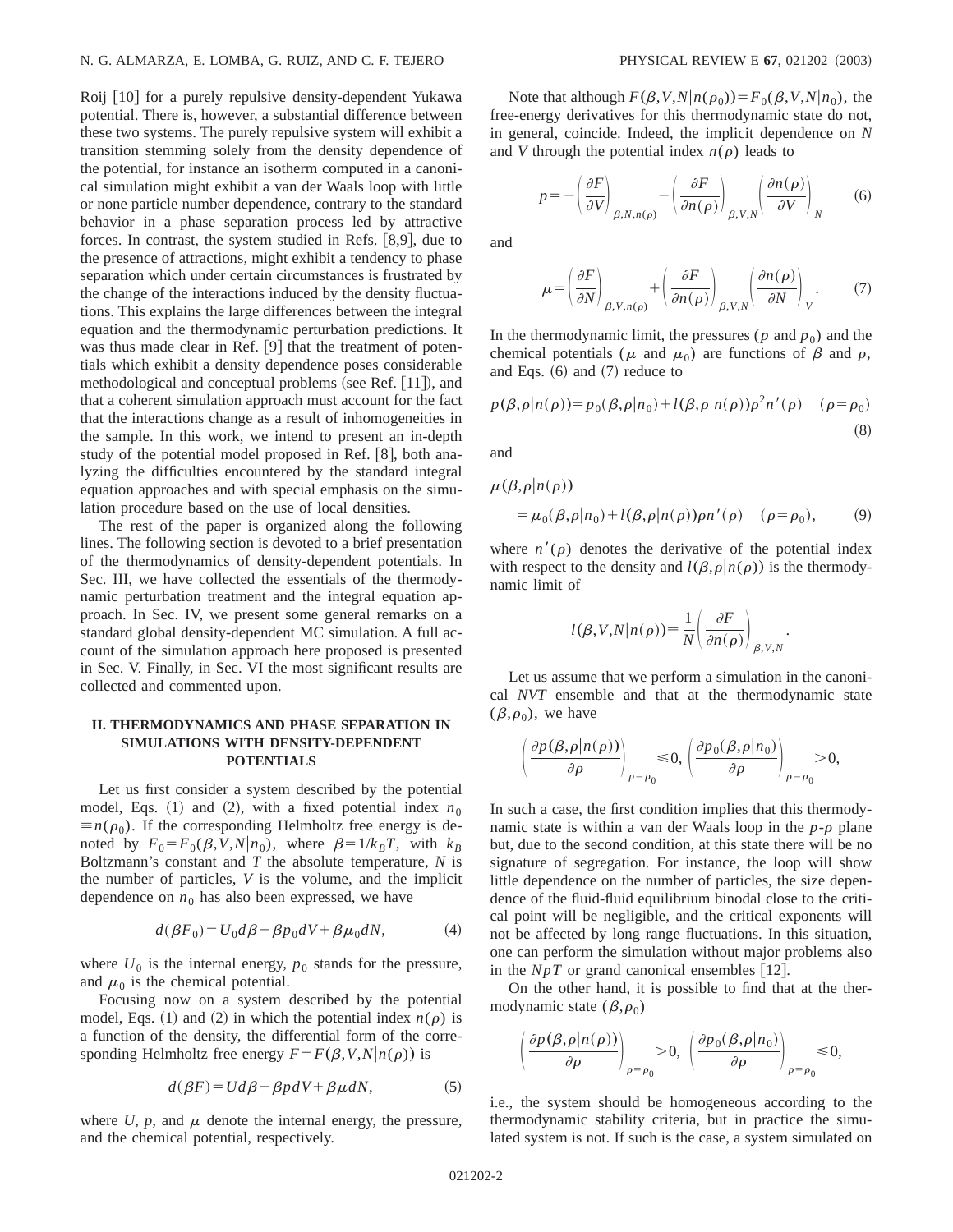a NVT ensemble will show some tendency to separate into different phases, which reflects in the strong system size dependence of the  $p_0$  values.

The source of this contradiction lies in a flaw of the standard simulation procedure when dealing with densitydependent potentials. In order to determine the interactions, in practice, one uses a potential index  $n(\rho)$  that is determined by the average value of the density  $\rho$  (hereafter, referred to as the "global" density) in the whole system, irrespective of the presence of inhomogeneities. Thus, if the system separates into two phases of  $N<sub>I</sub>$  particles in a volume  $V_I$  and  $N_{II}$  particles in a volume  $V_{II}$ , with  $\rho_I = N_I / V_I$  and  $\rho_{\text{II}} = N_{\text{II}}/V_{\text{II}}$ , the standard approach implies that the interactions in each phase are identical and controlled by a potential index  $n(\rho)$ . However, if each phase is considered as a separate subsystem we will have two different potential indices  $n_I = n(\rho_I)$  and  $n_{II} = n(\rho_{II})$  and hence, if we divide the system into two parts it is straightforward to conclude that the Helmholtz free energy will no longer properly behave as an extensive variable. Indeed, the free energy  $F_{NVT}(\beta, V, N|n(\rho))$ that controls the evolution of the global system is

$$
F_{NVT}(\beta, N, V|n(\rho)) = F_0(\beta, N_I, V_I|n(\rho))
$$
  
+ 
$$
F_0(\beta, N_{II}, V_{II}|n(\rho)), \quad (10)
$$

whereas the proper free energy associated with the physical situation under scrutiny should be

$$
F(\beta, N, V | n(\rho)) = F_0(\beta, N_\text{I}, V_\text{I} | n_\text{I}) + F_0(\beta, N_\text{II}, V_\text{II} | n_\text{II}).
$$
\n(11)

In *NpT* simulations of one-component systems with densityindependent pair potentials, the simultaneous presence of two phases in the simulation box is hindered by the surface tension. For a large system with density-dependent interactions, we can find phase coexistence at the transition pressure if the free-energy penalty due to the presence of interfaces is compensated. It will then be possible again to encounter situations where the Gibbs free energy is no longer an extensive property. This would be the case when the density dependence of the potential index  $n(\rho)$  leads to less attractive interactions as density increases. If the system separates in two phases inside the simulation box, the phase with higher density will have a lower Gibbs free energy than a corresponding homogeneous high density phase, if the interactions are evaluated using the global average density. This reduction of Gibbs free energy can compensate the increase of free energy of the low density (where the pair potential will be less attractive than the one corresponding to a homogeneous phase of the same density) and the interfacial free energy due to the presence of two phases at equilibrium.

Similar problems will appear in the grand canonical ensemble, where in principle only one phase is expected to appear in the simulation box in the thermodynamic limit. This is because the excess of free energy due to the formation of interfaces can be overcompensated by the use on a potential index,  $n(\rho)$  equal in both phases.

Use of the Gibbs ensemble  $[13]$  is also not free of problems. For large systems, we can find a situation similar to the one described for the canonical case. The phase separation can occur in such a way that both boxes contain the two phases and similar global densities, instead of having one phase in each box.

# **III. ESSENTIALS OF THE INTEGRAL EQUATION AND THERMODYNAMIC PERTURBATION APPROACHES**

In this section, we present a brief account of two common theoretical approaches to describe the thermodynamics of a fluid with the potential model  $(3)$ , namely, Ornstein-Zerniketype integral equations and high temperature thermodynamic perturbation theory (TPT).

Different integral equation theories of the radial distribution function  $g(r;\rho)$  are defined in terms of the so-called bridge function  $b(r;\rho)$ , which involves high order particle correlations so that an approximation for  $g(r;\rho)$  can be obtained. We will focus our attention on two approximation schemes, the hypernetted chain (HNC) and the reference HNC (RHNC). As it is well known, these approximation schemes consist of the Ornstein-Zernike relation

$$
h(r;\rho) = c(r;\rho) + \rho \int c(|\mathbf{r} - \mathbf{r}'|; \rho) h(\mathbf{r}';\rho) d\mathbf{r}, \quad (12)
$$

where  $h(r;\rho)=g(r;\rho)-1$ , with  $c(r;\rho)$  being the direct correlation function, together with a closure of the form

$$
g(r;\rho) = \exp[-\beta V(r;\rho) + h(r;\rho) - c(r;\rho) + b(r;\rho)],
$$
\n(13)

where  $V(r;\rho)$  is the interparticle potential. The bridge function  $b(r;\rho)$  can simply be neglected, leading to the HNC closure, or approximated by the bridge function of a hard sphere (HS) fluid yielding the RHNC closure. In the spirit of Lado, Foiles, and Ashcroft optimized approach  $[14]$ , we have also set the hard sphere diameter so as to minimize the free energy. It is well known that the HNC thermodynamics is fully self-consistent, aside from the isothermal compressibility calculated from the fluctuation theorem, which cannot be derived from the HNC functional  $[15]$ . Hence, the pressure calculated via the virial equation is consistent with that obtained from the density derivative of the free energy and with the one derived from the energy route. These consistency properties hold approximately in the RHNC, but additionally, in the case of density-independent potentials the discrepancies between the virial and the compressibility equations are minimized. For density-dependent potentials, however, the latter consistency property is ruled out. This is due to the fact that the usual form of the compressibility equation,

$$
1 + \rho \int h(\mathbf{r}; \rho) d\mathbf{r} = \rho k_B T \kappa_T, \qquad (14)
$$

where  $\kappa_T$  is the isothermal compressibility coefficient, no longer holds  $[16,17]$ . As a consequence, the thermodynamic critical points are not associated with diverging correlations, and, therefore, a no solution curve of an integral equation is not necessarily the signature of a phase transition any more, and vice versa. Thus, for the potential model  $(3)$ , the pressure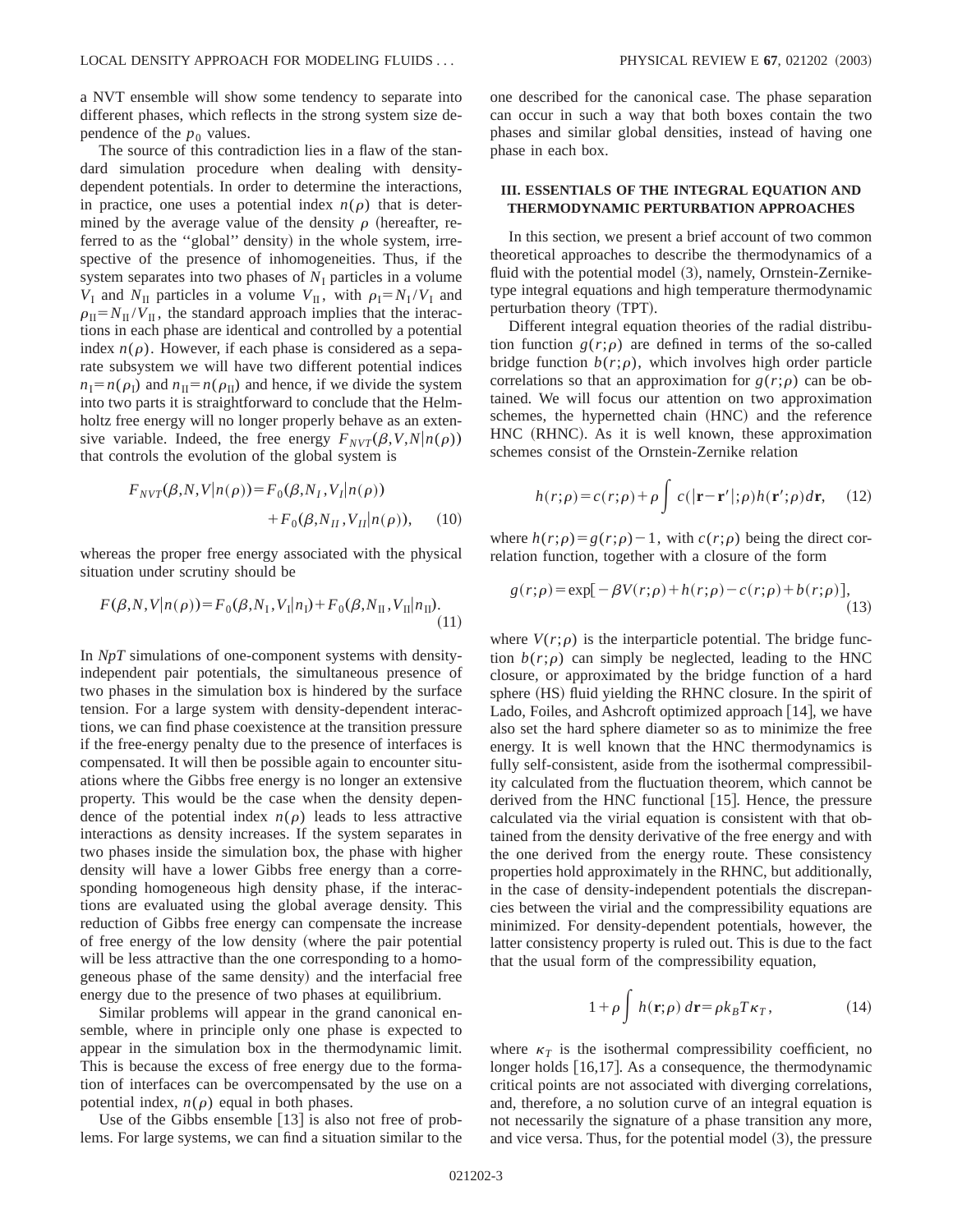

FIG. 1. Reduced excess free energy  $\beta f_{ex}$  versus the reduced density, as obtained from the HNC (solid line) and RHNC (solid line with circles) functionals, and from thermodynamic integration of the virial pressure for the HNC (dotted line) and RHNC (dashed line) for  $\alpha = 12 v_{HS}$ ,  $n(0) = 3.5$ ,  $r_c = 5.1 \sigma$ , and  $t = k_B T / \epsilon = 3$ .

exhibits a well defined van der Waals loop, a feature that is typically absent for HNC-like approximations for state independent potentials, i.e., in these cases, both (HNC and RHNC) equations break down before the pressure or the chemical potential can develop a van der Waals loop. Moreover, we observe in Fig. 1, the high degree of consistency between the free-energy functional  $[15]$  and the free energy obtained from thermodynamic integration of the virial pressure. On the other hand, when comparing with MC results, the RHNC as expected is somewhat superior to the HNC approximation. Consequently, in what follows, we will just concentrate on the RHNC results.

Satisfactory estimates of the thermodynamic quantities can also be obtained in the context of TPT. As usual, we split the pair potential as

$$
V(r; \rho | \lambda) = V^{HS}(r) + \lambda V^{A}(r; \rho), \qquad (15)
$$

using the HS fluid as the reference system and the attractive (density-dependent) potential as the perturbation. The parameter  $\lambda$  ( $0 \le \lambda \le 1$ ) stands for the coupling term which gradually ''switches on'' the perturbation.

The excess free energy per particle can be written as

$$
f_{ex} = f_{ex}^{HS} + \frac{1}{N} \int_0^1 \langle H_N^A \rangle_\lambda d\lambda, \qquad (16)
$$

where  $\langle H_N^A \rangle_\lambda$  is the canonical ensemble average of the total perturbation energy, and  $f_{ex}^{HS}$  is the excess free energy per particle of the HS fluid.

Using a high temperature expansion truncated at first order [18], it can be shown that  $f_{ex}$  can be approximated by

$$
f_{ex} = f_{ex}^{HS} + \frac{1}{2}\rho \int g_{HS}(r;\rho) V^A(r;\rho) d\mathbf{r},
$$
 (17)

where  $g_{HS}(r;\rho)$  is the radial distribution function of the HS reference system.

Comparing the first-order TPT results with the RHNC estimates (see Table I), we conclude that we can confidently rely on the TPT predictions to qualitatively describe the phase behavior of the potential model (3). The TPT is not plagued with the convergence difficulties present in the RHNC, which to make matters worse in the present instance are not correlated with the phase transition.

Finally, in order to obtain the coexistence curves, one simply has to solve the two-phase coexistence conditions

$$
p(\rho_{\rm I}, T) = p(\rho_{\rm II}, T) \tag{18}
$$

and

$$
\mu(\rho_{\rm I}, T) = \mu(\rho_{\rm II}, T),\tag{19}
$$

where the pressure  $p$  and the chemical potential  $\mu$  can be derived from the free energy per particle  $f = k_B T [\ln(\rho \Lambda^3)]$  $-1$ ]+ $f_{\text{ex}}$ , with  $\Lambda$  the thermal de Broglie wavelength, using the thermodynamic relations

$$
p = \rho^2 \partial f / \partial \rho, \quad \mu = \partial(\rho f) / \partial \rho. \tag{20}
$$

## **IV. THE SIMULATION PROCEDURE USING GLOBAL DENSITIES**

As pointed out, we first consider global densities on the  $MC$  simulations for the potential model  $(3)$ . In systems with a small number of particles and large density, it may happen

TABLE I. Reduced excess free energy per particle  $\beta f^{ex}$ , internal energy per particle  $\beta u$ , and pressure  $p^* = \beta p \sigma^3$  from first-order TPT and RHNC for reduced temperature  $t = k_B T/\epsilon = 3.0$  at different reduced densities  $\rho^* = \rho \sigma^3$ .

| $\rho^*$ | $\beta f_{TPT}^{ex}$ | $\beta f_{RHNC}^{ex}$ | $\beta u_{TPT}$ | $\beta u_{RHNC}$ | $(p^*)_{TPT}$ | $(p^*)_{RHNC}$ |
|----------|----------------------|-----------------------|-----------------|------------------|---------------|----------------|
| 0.1      | 0.032                | 0.026                 | $-0.192$        | $-0.204$         | 0.108         | 0.108          |
| 0.2      | 0.160                | 0.153                 | $-0.321$        | $-0.337$         | 0.269         | 0.270          |
| 0.3      | 0.348                | 0.340                 | $-0.433$        | $-0.448$         | 0.462         | 0.463          |
| 0.4      | 0.484                | 0.476                 | $-0.647$        | $-0.661$         | 0.535         | 0.529          |
| 0.5      | 0.528                | 0.519                 | $-1.02$         | $-1.03$          | 0.552         | 0.527          |
| 0.6      | 0.565                | 0.553                 | $-1.48$         | $-1.49$          | 0.847         | 0.789          |
| 0.7      | 0.692                | 0.675                 | $-1.97$         | $-1.98$          | 1.66          | 1.56           |
| 0.8      | 0.975                | 0.948                 | $-2.45$         | $-2.45$          | 3.23          | 3.08           |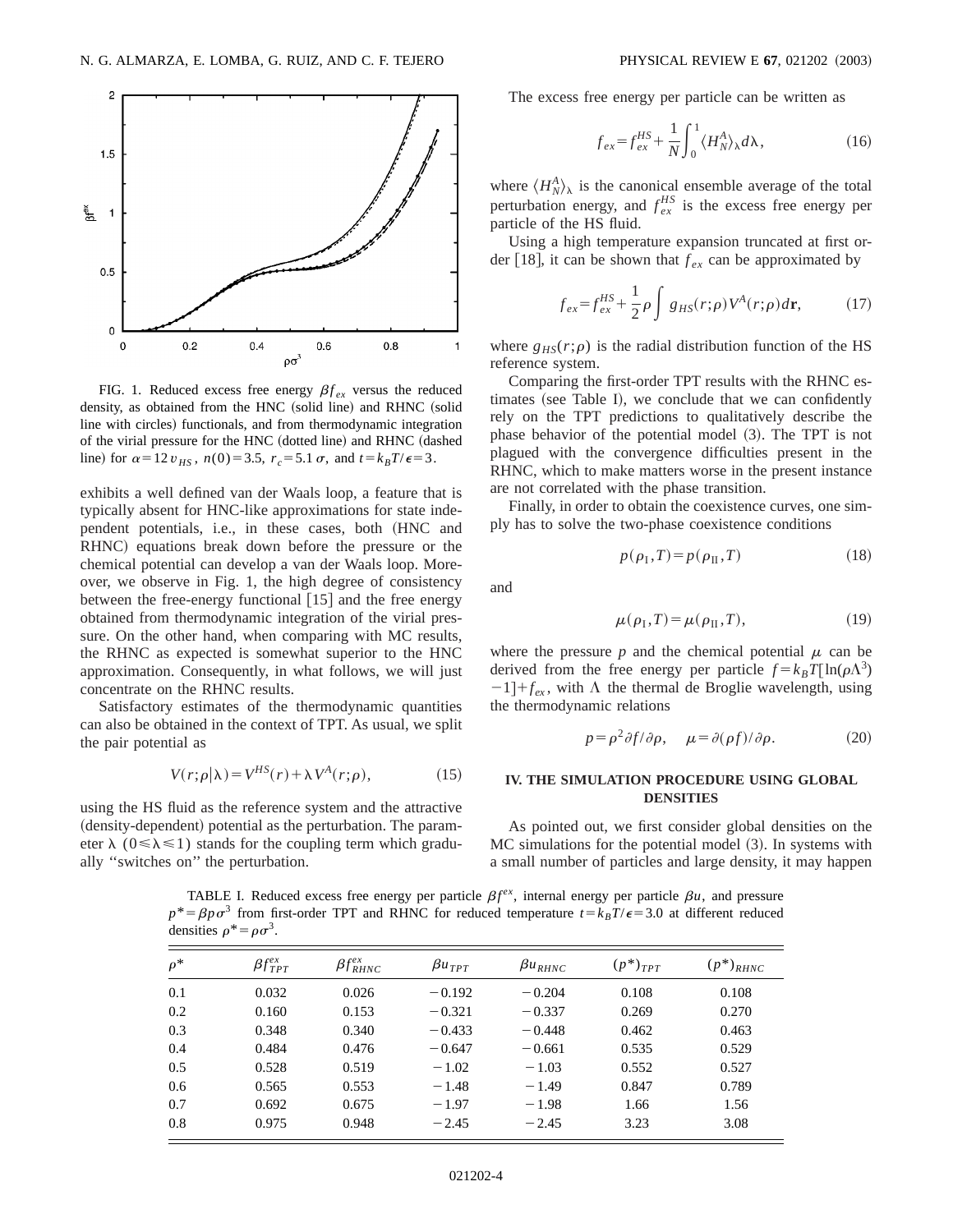that  $L < 2r_c$ , where *L* is the length of the side of the simulation box. In these cases we have explicitly calculated the pair interactions for  $r \leq L/2$ , and a mean-field correction [19] has been added to the energy to take into account the interactions in the range  $[L/2, r_c]$ . The chemical potential can be evaluated using the insertion method  $(19)$ .

$$
\beta \mu \approx \ln(\rho \Lambda^3) - \ln \langle e^{-\beta \Delta U} \rangle_{NVT},\tag{21}
$$

where  $\Delta U$  accounts for the change of energy of the system when introducing a test particle at a random position in the system. The density dependence of the potential index  $n(\rho)$ has to be taken into consideration, so that  $\Delta U$  has two contributions: the change due to the new value of the potential index for the system with  $N+1$  particles due to the increase of the density, and the change due to the interactions of the test particle with the remaining *N* particles in the system.

For a fixed temperature, we can write

$$
\beta \mu(\rho) = \beta \mu^0 + \ln z,\tag{22}
$$

where *z* is the fugacity of the fluid and  $\mu^0$  is a reference chemical potential (which only depends on the temperature). The usual choice for  $\beta\mu^0$  is

$$
\beta \mu^0 = \ln(\Lambda^3 / \sigma^3). \tag{23}
$$

The knowledge of  $z$  for different values of  $\rho$  defines the equation of state of the system. Expanding ln*z* as a series in the density

$$
\ln z = \ln(\rho \sigma^3) + \sum_{k=1} a_k (\rho \sigma^3)^k, \tag{24}
$$

where the coefficients  $a_k$  are estimated by fitting the simulation data. Using elementary thermodynamics one can express the coefficients of the virial expansion of the pressure in terms of  $a_k$ , leading to

$$
\beta p \sigma^3 = \rho \sigma^3 + \sum_{k=1}^k \frac{k}{k+1} a_k (\rho \sigma^3)^{k+1}.
$$
 (25)

The determination of the phase equilibrium  $(18)$  and  $(19)$  is straightforward using Eqs.  $(24)$  and  $(25)$ .

# **V. THE SIMULATION PROCEDURE WITH LOCAL DENSITY CONSIDERATIONS**

It was shown in Sec. II that in certain cases the use of a global density in the definition of the pair potential leads to thermodynamic inconsistencies. In this section we will show how to circumvent this problem introducing a local density approach.

### **A. Definition of the local density**

Consider a HS fluid with global density  $\rho$ . A local density  $\rho_L$  can be defined by

TABLE II. Local densities from simulation and theory. See the text for details.

| q | λ   | $\pi \rho \sigma^3/6$ | $(\rho_L/\rho)_{sim}$ | $(\rho_L/\rho)_{CS}$ |
|---|-----|-----------------------|-----------------------|----------------------|
| 4 | 3.0 | 0.475                 | 1.050                 | 1.053                |
| 6 | 3.0 | 0.475                 | 1.047                 | 1.044                |
| 4 | 3.5 | 0.475                 | 1.035                 | 1.034                |
| 4 | 4.0 | 0.475                 | 1.024                 | 1.023                |
| 6 | 4.0 | 0.475                 | 1.019                 | 1.019                |
| 6 | 3.0 | 0.300                 | 1.039                 | 1.037                |
| 4 | 3.5 | 0.300                 | 1.028                 | 1.029                |
| 6 | 4.0 | 0.300                 | 1.016                 | 1.016                |
|   |     |                       |                       |                      |

$$
\rho_L = \rho \frac{\int g_{HS}(r;\rho)w(r)d\mathbf{r}}{\int w(r)d\mathbf{r}} = \rho + \rho \frac{\int h_{HS}(r;\rho)w(r)d\mathbf{r}}{\int w(r)d\mathbf{r}},
$$
\n(26)

where  $h_{HS}(r;\rho) = g_{HS}(r;\rho) - 1$  is the total correlation function of the HS fluid,  $w(r)$  is a weight function of the form

$$
w(r) = \left[1 - \left(\frac{r/\sigma - 1}{\lambda - 1}\right)^q\right]^2 \quad (\sigma \le r \le \lambda \sigma), \tag{27}
$$

and zero otherwise, and *q* is a positive integer, and  $\lambda > 1$ . For certain values of *q* and  $\lambda$ ,  $w(r) \approx 1$  for short distances, and decays rapidly to zero at  $r = \sigma \lambda$ .  $g_{HS}(r;\rho)$  deviates significantly from unity precisely within this short range. Therefore, assuming that most of the contributions to the integral stem from the short range region (where  $w \approx 1$ ), we can make the following approximation:

$$
\rho \int h_{HS}(r;\rho) w(r) d\mathbf{r} \approx \rho \int h_{HS}(r;\rho) d\mathbf{r} = \rho k_B T \kappa_T^{HS} - 1,
$$
\n(28)

where  $\kappa_T^{HS}$  is the isothermal compressibility coefficient of the HS fluid. Therefore, the local density can be estimated as

$$
\rho_L = \rho + \frac{\rho k_B T \kappa_T^{HS} - 1}{\int w(r) d\mathbf{r}}.\tag{29}
$$

The accuracy of Eq.  $(29)$  can be assessed evaluating the local density  $\rho_L$  by computer simulation for a HS fluid and comparing the results with those estimated using Eq.  $(29)$  and the Carnahan-Starling $(CS)$  equation of state [18]. The parameters *q* and  $\lambda$  in Eq. (27) are tuned, so that the value of  $(\rho_L / \rho)_{sim}$  and  $(\rho_L / \rho)_{CS}$  are reasonably close. This led us to choose  $q=6$  and  $\lambda=4$  (see Table II).

In computer simulation the local density around a particle *i* for a given configuration of the system can be evaluated from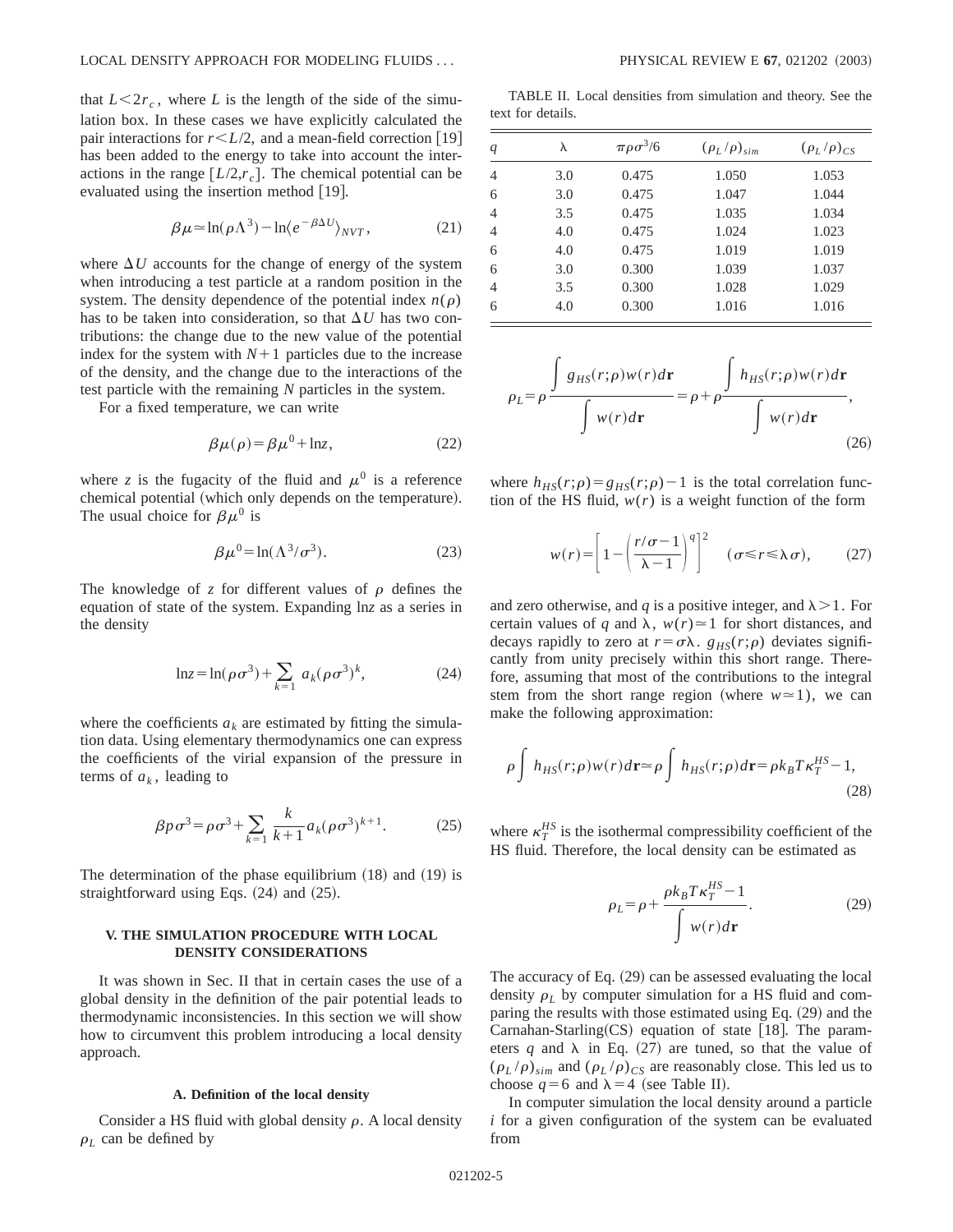$$
\rho_{L,i} = \frac{\sum_{j \neq i} w(r_{ij})}{\int w(r) d\mathbf{r}},
$$
\n(30)

where  $r_{ij}$  is the distance between particles *i* and *j*. Our goal is to design a simulation procedure for pair potentials that depend explicitly on the local densities. For homogeneous systems the method must render results essentially equivalent to those obtained for potentials which depend on the global density. The local densities evaluated through Eq.  $(29)$  are expected to be larger than the global density of a corresponding homogeneous system [due to the structure of  $g(r;\rho)$  at short distances]. Therefore, we should either increase the value of  $\lambda$  to reduce such differences or to construct a device that relates a local density around a given particle,  $\rho_{L,i}$  with an *equivalent* global density  $\rho_i$ . The second alternative has been chosen because of its lower computational cost. An accurate prescription for  $\rho_i$  given the value of  $\rho_{L,i}$  can be formulated using the scheme developed above. The differences between  $\rho_L$  and  $\rho$  for homogeneous systems are more significant at high densities. Moreover, the density dependence of  $\rho_L$  must be monotonic in order to evaluate  $\rho_i$  as a function of  $\rho_{Li}$ . Such a condition is fulfilled using the CS equation of state. The determination of  $\rho_i$  in terms of  $\rho_{i,i}$  can be carried out by an iterative procedure. The *k*th iteration estimate reads

$$
\rho_i^{(k)} = \rho_{L,i} \frac{\rho_i^{(k-1)}}{\rho_L(\rho_i^{(k-1)})}.
$$
\n(31)

As initial solution one can use  $\rho_i^{(0)} = \rho_{L,i}$ .

### **B. The potential energy in the local density model**

Since the local density varies from particle to particle, two particles *i* and *j* have, in general, different potential indices associated with their respective local densities. The pair interaction can then be defined as the average of the energies calculated with both potential indices,  $n(\rho_i)$  and  $n(\rho_i)$ . Nonetheless, such a computational scheme is clearly impractical. If a particle *i* changes its position in a trial move, the particles around it will undergo a change in their potential index and many pair interactions should be recalculated to evaluate the acceptance criteria. In order to develop a more efficient alternative each potential index  $n_i$  has been treated as an ''internal'' coordinate of the particle *i*. These coordinates are relatively free to change from their ''central values"  $n(\rho_i)$ . The condition of similarity between local and global density results (correspondence principle) for homogeneous systems implies that the differences  $n_i - n(\rho_i)$  must remain small. This can be enforced introducing a new energy term in the Hamiltonian. The potential energy *U* can then be written as

$$
U = U_{HS} + U_{inter} + U_{intra}, \qquad (32)
$$

where  $U_{HS}$  corresponds to the hard sphere interactions and the intermolecular contribution *Uinter* stands for the sum of pair interactions, similar to those present in the global density simulations but taking into account the particular values of the potential indices  $n_i$  for the pair of particles involved

$$
U_{inter} = \frac{1}{2} \sum_{i} \sum_{j \neq i} V(r_{ij}; n_i) \quad (r_{ij} \geq \sigma). \tag{33}
$$

The "intramolecular" contribution  $U_{intra}$  is chosen to be

$$
\beta U_{intra}(n_i) = \frac{K}{2} \sum_{i=1}^{N} [n_i - n(\rho_i)]^2.
$$
 (34)

In this contribution, we include the many body interactions underlying the local density approach through the dependence of  $\rho_i$  on the positions of the other particles. The value of *K* must be large enough to avoid large fluctuations of *ni* around  $n(\rho_i)$ , while keeping an adequate acceptance rate in the MC simulation.

### **C. Simulation algorithm**

Two kind of trial moves are performed in the simulation procedure: translations of a particle *i* and changes of its internal coordinate. The first type of move is performed by standard procedures [19]. In order to apply the acceptance criteria, first the possibility of hard sphere overlaps is checked by a link-list procedure  $[19]$ . If the trial configuration is not forbidden by hard core overlaps, the change in the potential energy has to be evaluated. The calculation of  $\Delta U_{inter}$  must incorporate two contributions with different potential indices for each pair interaction. The change in  $U_{intra}$  is due to the variation of the local densities of the displaced particle and of the remaining particles in the system. The change in local densities is straightforward since the distances  $r_{ij}$  are explicitly computed to calculate  $\Delta U_{inter}$ . For  $j \neq i$ ,

$$
\rho_{L,j}^{new} = \rho_{L,j} + \frac{\left[w(r_{ij}^{new}) - w(r_{ij})\right]}{ \int w(r) d\mathbf{r}}.
$$
 (35)

Once one has determined the new values of the local densities it is possible to calculate the corresponding equivalent global density  $\rho_j^{new}$  to finally compute  $\Delta(\beta U_{intra})$ . The acceptance criterion used for these moves is the standard one due to Metropolis  $[19]$ .

In the second type of MC steps (sampling one internal coordinate,  $n_i$ ) local densities do not change. The probability of a potential index  $n_i$  (keeping constant the remaining coordinates of the system) is

$$
P(n_i) \propto \exp[-\beta W(n_i)], \tag{36}
$$

where

$$
\beta W(n_i) = \frac{K}{2} [n_i - n(\rho_i)]^2 + \frac{\beta}{2} \sum_{j \neq i} V(r_{ij}; n_i) \quad (r_{ij} \ge \sigma).
$$
\n(37)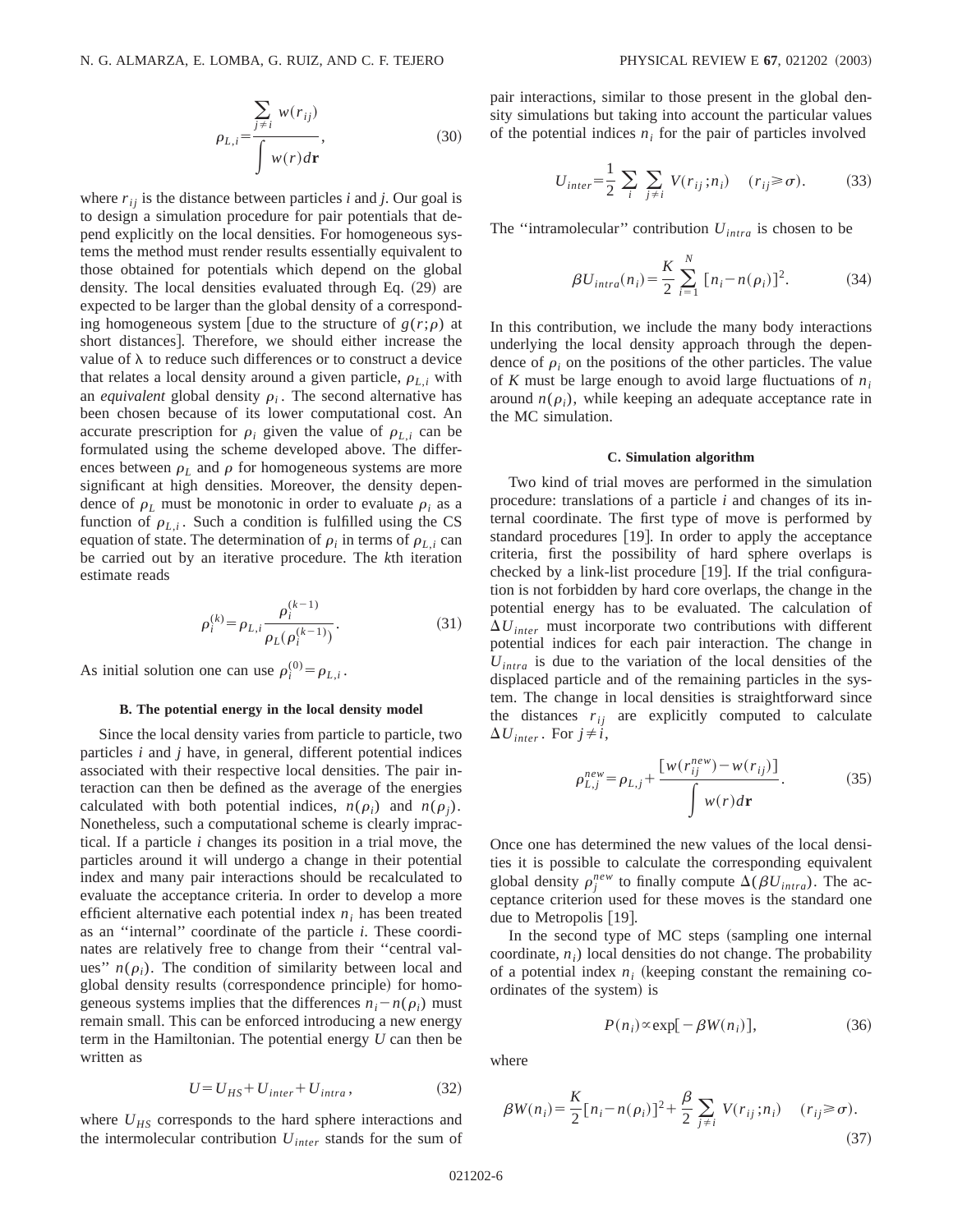A function  $W_0$  is defined from the Taylor expansion of  $W(n_i)$  around  $n(\rho_i)$  truncated to second order on  $n_i$ . The result can be expressed as

$$
\beta W_0(n_i) = a_0 + \frac{K_0}{2} (n_i - n_{min})^2, \tag{38}
$$

where  $n_{min}$  is the value of the index that minimizes  $\beta W_0$ . Within the above conditions (large value of  $K$ ), we have  $K_0 \approx K$  and  $n_{min} \approx n(\rho_i)$ . The trial value of  $n_i$ ,  $n^{new}$  is chosen with probability  $P_0$ 

$$
P_0(n^{new}) \propto \exp[-\beta W_0(n^{new})]. \tag{39}
$$

Detailed balance is fulfilled [19] when the acceptance probability *A* of a change from  $n_i = n^{old}$  to  $n_i = n^{new}$  is given by

$$
A(n^{new} | n^{old}) = \max \left[ 1, \frac{P(n^{new})}{P(n^{old})} \frac{P_0(n^{old})}{P_0(n^{new})} \right].
$$
 (40)

For  $K = 10^4$ , nearly 100% of the moves were accepted.

### **D. Estimation of the chemical potential**

In order to evaluate the chemical potential, a range of acceptable values of the potential index has been defined, namely,

$$
n \in [n_{min}, n_{max}], \quad n_{min} > 3. \tag{41}
$$

In principle, we can estimate the chemical potential by a method similar to the one used for global density simulations. Now one should also pick a value for the potential index of the test particle. A uniform sampling over its definition range is likely to give poor statistics on the estimation of  $\mu$ . This can be bypassed using procedures similar to those we have used in sampling internal coordinates. However, we found that such a strategy alone does not lead to a really efficient method. In the determination of the chemical potential of systems with a hard core we can consider two sources of uncertainty. First, it is required to have a sufficient number of successful insertions (i.e., without hard core overlaps) and second the fluctuation of the quantity to be averaged over successful insertions must not be very large. Special procedures are available [19] to cope with the first problem. In our case, given the low computational cost of checking hard sphere overlaps and that the densities of the systems are not too high in most of the cases, a direct insertion method is adequate. In order to solve the second problem, we analyzed the sources of large fluctuations in the insertion energy  $\Delta U$ in successful insertions. Aside from the intramolecular energy of the test particle, the main source of fluctuation was found to be the changes on intramolecular energies of particles whose local densities are affected by the insertion. To avoid these effects, we employ a procedure in which, in the trial insertion, we keep constant the differences  $\xi_i = n_i$  $-n(\rho_i)$ . This scheme implies a simple change on the choice of internal coordinates. The chemical potential  $\mu$  can be evaluated as

$$
e^{-\beta\mu} = \frac{\Delta n}{\rho \Lambda^3 \Lambda_n} \langle e^{-\beta \Delta U} \rangle, \tag{42}
$$

where  $\Delta n \equiv n_{max} - n_{min}$  and  $\Lambda_n$  takes into account the kinetic energy contribution of the internal coordinates to the partition function. Let  $X_0$  be the fraction of successful insertions, then

$$
\langle e^{-\beta \Delta U} \rangle = X_0 X_s, \qquad (43)
$$

where  $X_s$  is the average of exp $[-\beta \Delta U]$  over the successful insertions. Let  $N<sub>s</sub>$  be the total number of successful insertions, then  $X_s$  can be computed from

$$
X_s = \frac{1}{N_s \Delta n} \sum_{k=1}^{N_s} \int_{n_{min}}^{n_{max}} dn \exp[-\beta \Delta U(\mathbf{r}_k, n)], \quad (44)
$$

where  $\mathbf{r}_k$  denotes the position of the test particle in the successful insertion trial *k*. An uniform sampling on *n* is expected to be inefficient. To cope with this, we replace *n* with a new variable  $\alpha$ ,

$$
\alpha = \text{erf}\left[\sqrt{\frac{K_{\alpha}}{2}}(n - n_{\alpha})\right],\tag{45}
$$

where erf is the error function, and the parameters  $K_a$  and  $n_a$ will be specified later. The change of variable leads to

$$
X_s = \frac{1}{N_s \Delta n} \sum_{k=1}^{N_s} \sqrt{\frac{\pi}{2K_\alpha}} \int_{\alpha_{min}}^{\alpha_{max}} \exp[-\beta \Delta U_{ins}(\mathbf{r}_k, n)] d\alpha,
$$
\n(46)

where

$$
\beta \Delta U_{ins}(\mathbf{r}, n) = \beta \Delta U(\mathbf{r}, n) - \frac{K_{\alpha}}{2} (n - n_{\alpha})^2.
$$
 (47)

Now, it is possible to obtain an uniformly distributed sampling on the new variable  $\alpha$ . For appropriate values of  $K_{\alpha}$ [i.e.,  $K_{\alpha} \approx K$  and  $n_{\alpha} \approx n(\rho)$ ], we will have  $\alpha_{min} \approx -1$  and  $\alpha_1 \approx 1$ . Therefore,

$$
X_s = \frac{1}{N_s \Delta n} \sum_{k=1}^{N_s} \sqrt{\frac{2\pi}{K_\alpha}} \langle \exp[-\beta \Delta U_{ins}(\mathbf{r}_k, n_k)] \rangle_\alpha.
$$
\n(48)

When performing the insertion test using  $\{\xi_i\}$  as internal coordinates, the intramolecular energy of the *N* particles of the system does not change. In order to evaluate  $\Delta U(\mathbf{r}, n)$ for a successful insertion, we have to compute:  $(i)$  the changes of the intermolecular interactions between the *N* particles of the system  $\Delta U_{inter,N}$  (since the values of  $n_i$  will change for each particle whose  $\rho_i$  is affected by the insertion), (ii) the intramolecular energy of the inserted particle, and (iii) the intermolecular interactions between the inserted particle and the particles of the system. The actual changes in  $n(\rho_i)$  are small from the point of view of the intermolecular interactions and a full recalculation of all the pair interac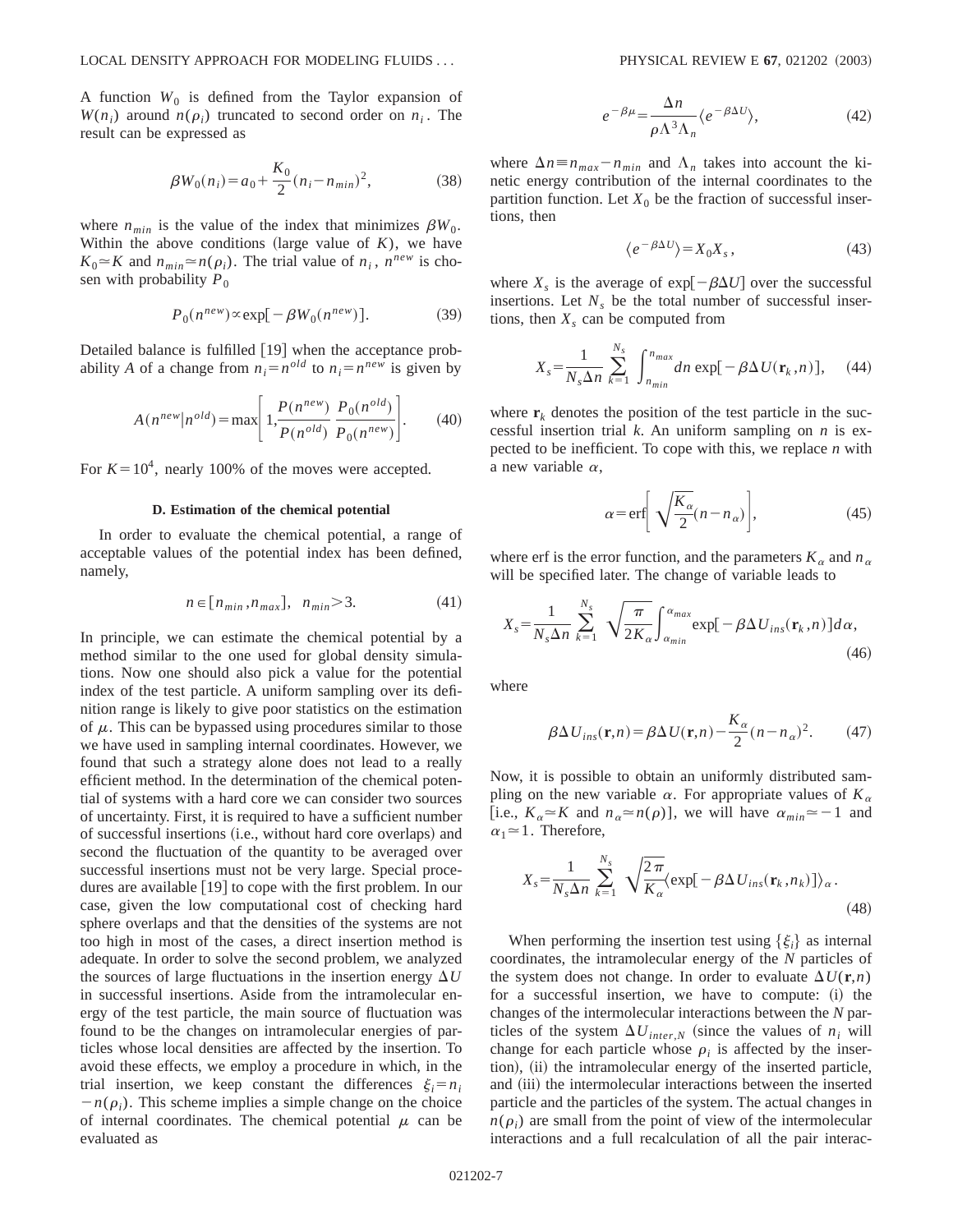tions is not required. For a given successful insertion, the change in the potential index  $\delta n_i$  is given by

$$
\delta n_i = n(\rho_{i, test}) - n(\rho_i),\tag{49}
$$

where  $\rho_{i, test}$  corresponds to the equivalent bulk density of particle *i* in the system with  $N+1$  particles. The change of the intermolecular interactions between the *N* particles controlled by the potential index  $n_i$ ,  $\delta u_i$  will be to a very good approximation

$$
\delta u_i = u'_i \delta n_i + \frac{u''_i}{2} (\delta n_i)^2,
$$
\n(50)

with

$$
u_i = \frac{1}{2} \sum_{j \neq i} V(r_{ij}, n_i) \quad (r_{ij} \ge \sigma), \tag{51}
$$

$$
\Delta U_{inter,N} = \sum_{i=1}^{N} \left[ u_i' \delta n_i + \frac{u_i''}{2} (\delta n_i)^2 \right],
$$
 (52)

where  $u_i'$  and  $u_i''$  are the first and second derivative of  $u_i$  with respect to  $n_i$  in the *N*-particle system. The derivatives are computed for each particle before performing a number of insertion attempts.

The evaluation of  $\Delta U_{intra,N+1}$  is straightforward after evaluating the local density around the test particle.

The algorithm to perform the insertion test can be sketched according to the following steps: (i) Evaluate the local density around the test particle and determine the equivalent bulk density  $\rho_{N+1}$ . (ii) Compute the changes of the local densities of the *N* particles of the system due to the insertion of the test particle and the values  $\rho_{i, test}$ . (iii) Compute the changes in the intermolecular energy terms ascribed to the particles of the system,  $\Delta U_{inter,N}$ , and the interactions of these particles with the test particle in terms of the new potential indices  $n_i$  of the *N*-particle system. (iv) Evaluate the intermolecular interaction of the test particle (and first and second derivatives with respect to  $n_{N+1}$ ) at  $n_{N+1}$  $=n(\rho_{N+1})$ . (v) Determine  $K_{\alpha}$  and  $n_{\alpha}$  as in internal moves and use them to pick a value of  $n_{N+1}$ . (vi) Compute the intramolecular energy of the test particle and the intermolecular interactions that depend on  $n_{N+1}$  to finally calculate  $\beta \Delta U_{ins}$ . According to this scheme and the condition of equivalence to systems with global density interactions in the homogeneous limit, the configurational part of the chemical potential can be computed as

$$
\rho \sigma^3 e^{-\beta(\mu - \mu^0)} = \left\langle \sqrt{\frac{K}{K_{\alpha}}} \exp[-\beta \Delta U_{ins}] \right\rangle_{\alpha}.
$$
 (53)

### **VI. RESULTS AND DISCUSSION**

Figure 2 shows the theoretical predictions for the phase diagram obtained for the full potential  $[Eqs. (1 and 2)]$  for  $\alpha = 12.0 v_{HS}$  (where  $v_{HS} = \pi \sigma^3/6$ ) and  $n(0) = 3.5$ . The results obtained from TPT are in agreement with the RHNC predictions. Thus, we have relied on the TPT to search in the



FIG. 2. Phase equilibrium in the density-temperature plane for the same parameters as in Fig. 1. The solid circles correspond to RHNC calculations and the solid lines are the results of first-order TPT. The no solution region of the RHNC equation is delimited by a dot-dashed line.

parameter space  $(\alpha, n(0))$  in our quest for the liquid-liquid equilibrium. The good performance of the TPT is not surprising since the values of the potential index  $n(\rho)$  for the cases considered correspond to a relatively slow decay of the attractions between particles. In Figs. 3 and 4 the TPT phase diagram is shown for different values of  $\alpha$  and  $n(0)$ .

Finally, for  $\alpha = 5.7v_{HS}$ ,  $n(0) = 3.2$ , and  $r_c = 5.1\sigma$  (other parameter combinations giving analogous qualitative results), it is seen in Fig. 5 that at low temperatures, the isotherms develop two van der Waals loops. The corresponding phase diagram, shown in Fig. 6, therefore, exhibits a vaporliquid transition and a liquid-liquid transition. Comparing these TPT estimates with the RHNC predictions, we find that even though the RHNC liquid-liquid equilibrium agrees with TPT, a pseudospinodal line with a single maximum covers the low-density region and prevents the determination of the vapor-liquid equilibrium. This situation is quite opposite to



FIG. 3. Phase equilibrium in the density-temperature plane for *n*(0)=3.2,  $r_c$ =5.1  $\sigma$ , and  $\alpha$ =13  $v_{HS}$  (solid line), 10  $v_{HS}$  (solid line with squares), and  $8 v_{H<sub>S</sub>}$  (solid line with triangles).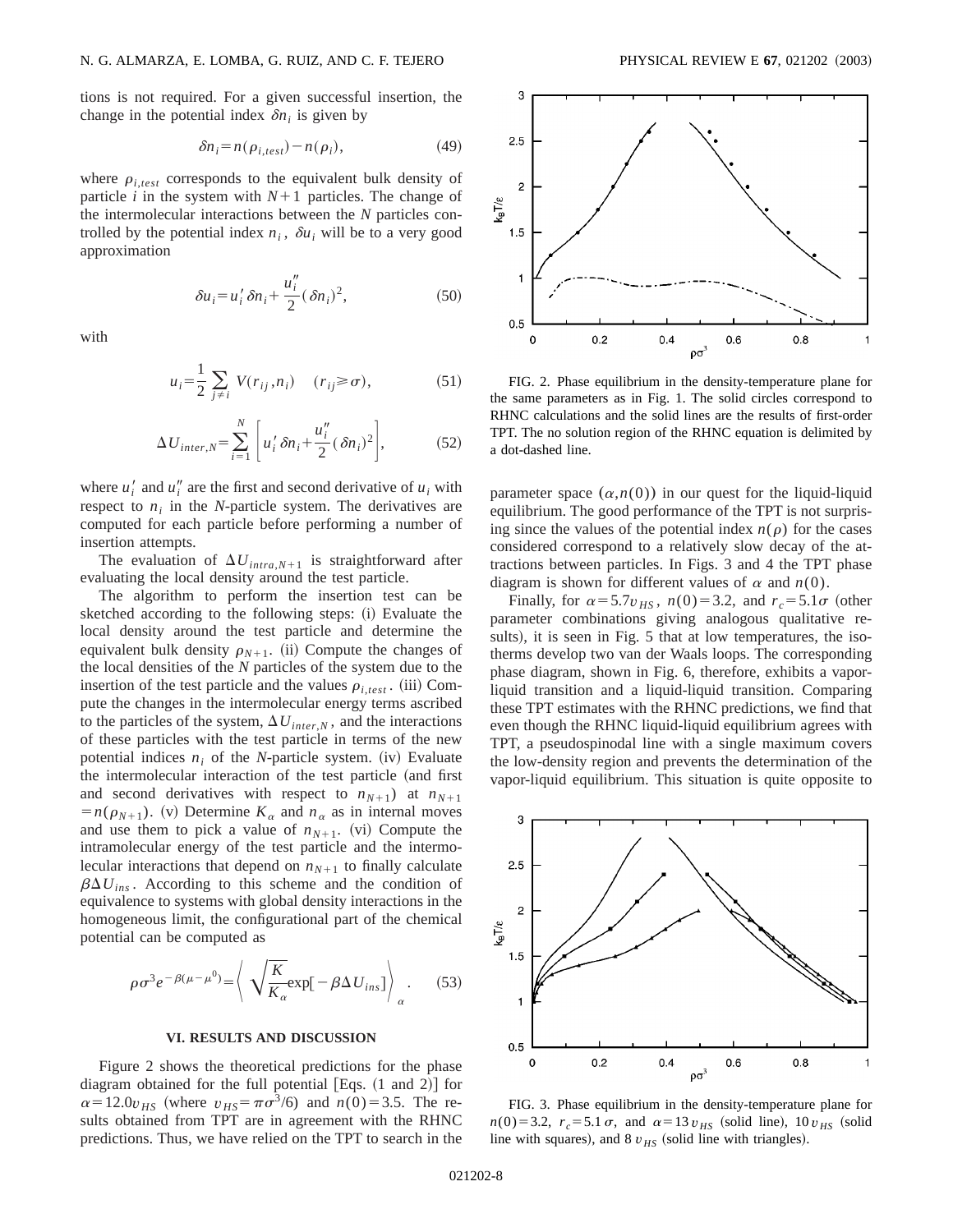

FIG. 4. Phase equilibrium in the density-temperature plane for  $\alpha = 12 v_{HS}$ ,  $r_c = 5.1 \sigma$ , and  $n(0) = 3.4$  (solid line), 3.2 (solid line with squares), and  $3.0$  (solid line with triangles).

what was found in Fig. 2, where the divergence of correlations occurs well outside the binodal (an extreme case would be that of Ref.  $[10]$ , where there is no divergence of correlations).

In order to get a rough estimate of the metastability limits (i.e., the binodal line for a global density simulation procedure) for fluids simulated in the *NVT* ensemble, we have performed a series of simulations for different temperatures and densities with fixed potential indices and  $r_c = 5.1\sigma$ . From the chemical potentials calculated using simulations with  $N=256$  the liquid-vapor equilibrium (LVE) can be determined. The values of the inverse reduced temperature 1/*t*  $= \epsilon/(k_B T)$  and the potential index considered lie in the ranges  $[0.7,1.0]$  and  $[3.2,3.6]$ , respectively. The results of the LVE for fluids with density-independent interactions can be fitted to the following equations:



FIG. 5. Isotherms in the density-pressure  $(p^* = \beta p \sigma^3)$  plane obtained from first-order TPT for  $\alpha = 5.7v_{HS}$ ,  $n(0) = 3.2$ , and  $r_c$  $=$  5.1  $\sigma$  and reduced temperatures (from bottom to top)  $t=0.9$  $-1.2$  by steps of 0.05. It is seen that at low temperatures the isotherms exhibit two van der Waals loops.



FIG. 6. Phase equilibrium from first-order TPT (solid lines) and RHNC (solid circles) for  $\alpha = 5.7 v_{HS}$ ,  $n(0) = 3.2$ , and  $r_c = 5.1 \sigma$ . The no solution region of the RHNC equation is delimited by a dotted line.

$$
\frac{\rho_l \sigma^3 + \rho_v \sigma^3}{2} = b_0 + b_t \frac{1}{t} + b_n n,\tag{54}
$$

$$
\rho_l \sigma^3 - \rho_v \sigma^3 = \left[ a_0 + a_t \frac{1}{t} + a_n n \right]^{1/\beta'},
$$
 (55)

where  $\rho_l$  and  $\rho_v$  are the densities at coexistence of the liquid and the vapor phases, and the exponent  $\beta'$  has been considered as an adjustable parameter. A weighted least squares fit of the data yields:  $b_0 = 0.420764$ ,  $b_t = 0.329877$ ,  $b_n =$  $-0.104\,065$ ,  $\beta' = 0.3842$ ,  $a_0 = 0.872\,437$ ,  $a_t = 1.728\,806$ , and  $a_n = -0.618\,653$ .

The metastability limits for a fluid with the densitydependent pair potential (3) for  $\alpha = 5.7v_{HS}$ ,  $n(0) = 3.2$ , and  $r_c = 5.1\sigma$ , were obtained as a function of the density by searching for the value of *T*, where either  $\rho = \rho_n(T, n(\rho))$  or  $\rho = \rho_l(T, n(\rho))$ . The results are shown in Fig. 7 (dotted line). It is remarkable the agreement between the binodal lines estimated using global density MC results and the pseudospinodal lines arising from RHNC calculations. Comparing Figs. 6 and 7 it seems that the fluid's stability below the no solution line of the RHNC and above the vapor-liquid critical point stems from the density dependence of the interactions. Simulations using the local density procedure were carried out in the *NVT* ensemble for the same set of parameters. The number of particles were chosen to be  $N = 500$  in most of the cases. Some simulations were run using  $N=864$  and  $N$  $=1372$  in order to analyze the size effects.

For a given temperature, we usually performed 24 runs at packing fractions  $\eta = \rho \pi \sigma^3/6$  given by  $\eta = 0.02i$  (*i*  $=1,2,\ldots,24$ ). Initial configurations were taken either from a lattice structure or from the last configuration of a run at higher density. Simulations were organized in cycles, each cycle implying *N* translational attempts and *N* internal moves. For each case, we ran  $4 \times 10^4$  cycles and averages were taken over the second half of the runs. After completing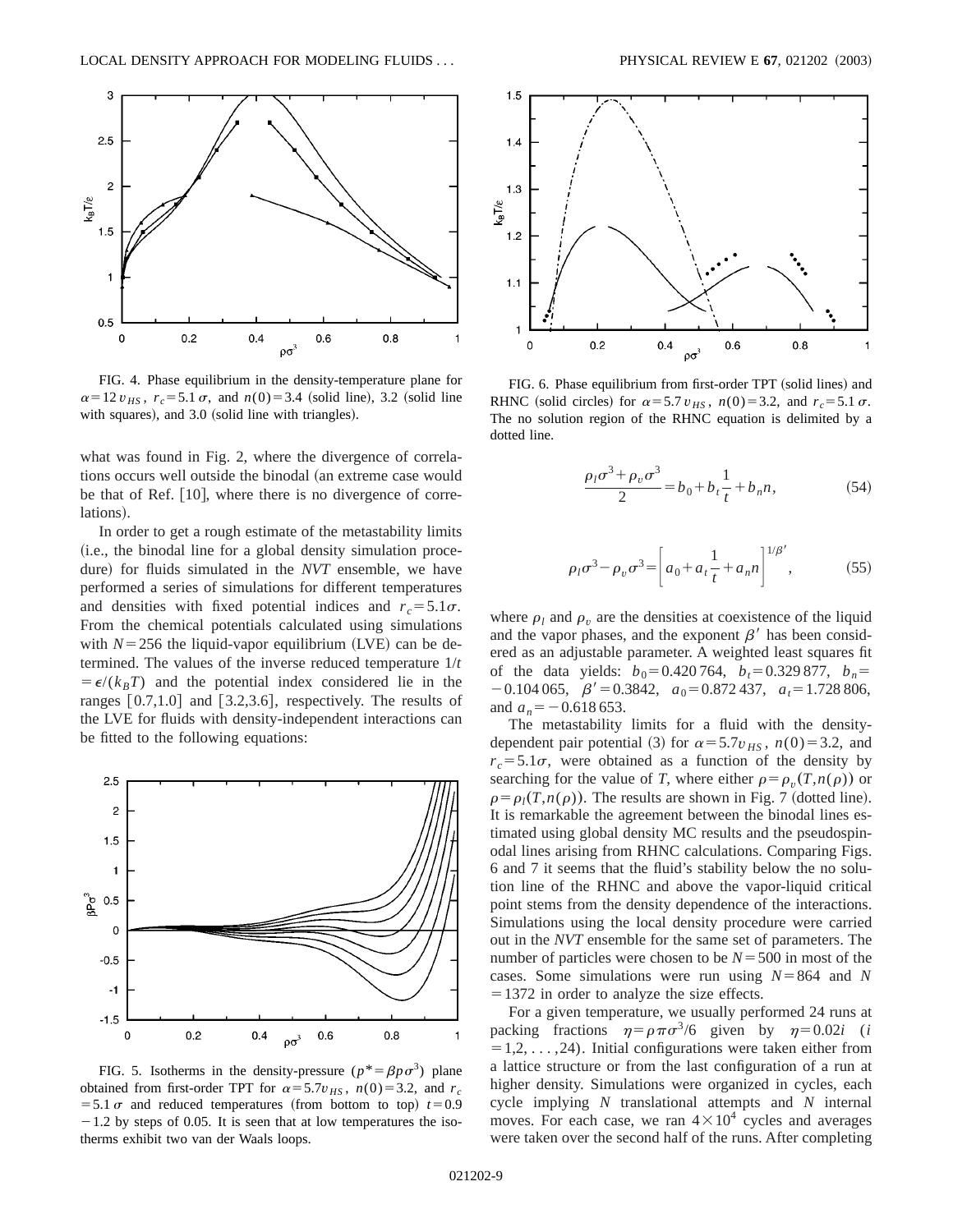

FIG. 7. Phase equilibria obtained from the local density simulation technique (solid circles) for  $\alpha = 5.7 v_{HS}$ ,  $n(0) = 3.2$ , and  $r_c$ = 5.1  $\sigma$ , compared with first-order TPT (solid curves). The region where we ought to use the local density criteria in the simulation technique is also indicated (dotted line).

each cycle, we performed typically  $10<sup>3</sup>$  insertion attempts to evaluate the chemical potential. At a given temperature, the chemical potential estimates were fitted as a function of the density using Eq.  $(24)$ . From the coefficients  $a_k$  the pressure and the phase equilibrium were determined.

In Table III the coexisting densities and the pressure at coexistence for the vapor-liquid and the liquid-liquid equilibria are gathered, whereas in Table IV the vapor-high density liquid equilibrium data are reported. The system size dependence of the results is only significant (within error bars) close to the critical points. In Fig. 7 the phase diagram obtained from simulation results and TPT is shown. The good

TABLE IV. Simulation results for the reduced coexisting densities, pressure and fugacity  $z$  of the vapor  $(v)$ -high density liquid (*hl*) equilibrium for the same parameters and inverse reduced temperatures as defined in Table III.

| $t^{-1}$ | N   | $\rho_v^*$ | $\rho_{hl}^*$ | $p_{v-hl}^*$ | ln <sub>z</sub> |
|----------|-----|------------|---------------|--------------|-----------------|
| 0.94     | 500 | 0.090(4)   | 0.823(19)     | 0.0489(5)    | $-3.348(11)$    |
| 0.94     | 864 | 0.089(3)   | 0.822(16)     | 0.0486(4)    | $-3.351(5)$     |
| 0.95     | 500 | 0.070(2)   | 0.851(22)     | 0.0439(5)    | $-3.419(7)$     |
| 0.96     | 500 | 0.058(2)   | 0.868(17)     | 0.0394(7)    | $-3.495(17)$    |
| 0.97     | 500 | 0.0498(9)  | 0.868(13)     | 0.0358(4)    | $-3.568(8)$     |
| 0.98     | 500 | 0.0443(8)  | 0.873(12)     | 0.0330(4)    | $-3.632(9)$     |

agreement between theory and simulation, specially in the liquid-liquid equilibrium is due to the relatively slow decay of the pair potential.

In the simulation method proposed here, we have included a new length scale in the system, basically controlled by the parameter  $\lambda$ . In order to get a precise analysis of the fluid phase equilibria, especially close to the critical points, without significant effects on the particular choice of the local density parameters, it would be required that  $\sigma \ll \lambda \sigma$  $\ll L$ . In situations where the fluid-fluid equilibrium is produced by the density dependence of the pair potential, the local density approach could be expected to induce a crossover (basically controlled by the length  $\lambda \sigma$ ) from a meanfield critical behavior (where no local density considerations are taken into account,  $\lambda \rightarrow \infty$ ) to an Ising-like behavior provided that the interactions are short ranged  $[20]$ .

Finally, the strategy followed in the simulation of a fluid with local density dependence of the potential (i.e., the introduction of "fictitious" internal degrees of freedom) could be

TABLE III. Reduced densities  $\rho^* = \rho \sigma^3$  and pressure  $\rho^* = \beta \rho \sigma^3$  at coexistence obtained from Monte Carlo simulation using the local density method, for  $n(0) = 3.2$ ,  $\alpha = 5.7v_{HS}$ ,  $r_c = 5.1\sigma$ ,  $\lambda = 4$ , and  $q = 6$ , at different reduced inverse temperatures  $t^{-1} = \epsilon / k_B T$  and number of particles *N*. Columns 3 to 5 correspond to the vapor-liquid coexistence, and columns 6 to 8 to the liquid-liquid coexistence. The subindices *v*, *ll*, and *hl* refer to the vapor, the low density liquid, and the high density liquid, respectively. In the parentheses, we report the estimation of error bars as twice the standard deviation of the mean, in units of the last figure of the corresponding magnitude.

| $t^{-1}$ | $\boldsymbol{N}$ | $\rho_v^*$ | $\rho_{ll}^*$ | $p_{v-II}^*$ | $\rho_{ll}^*$ | $\rho_{hl}^*$ | $p^*_{ll-hl}$ |
|----------|------------------|------------|---------------|--------------|---------------|---------------|---------------|
| 0.87     | 500              | 0.150(10)  | 0.259(16)     | 0.0620(3)    |               |               |               |
| 0.88     | 500              | 0.124(3)   | 0.294(6)      | 0.0591(2)    | 0.618(25)     | 0.729(27)     | 0.286(7)      |
| 0.88     | 864              | 0.129(5)   | 0.282(9)      | 0.0593(3)    | 0.638(41)     | 0.704(46)     | 0.290(6)      |
| 0.89     | 500              | 0.110(2)   | 0.312(6)      | 0.0564(3)    | 0.599(14)     | 0.753(16)     | 0.257(6)      |
| 0.89     | 864              | 0.113(2)   | 0.315(5)      | 0.0566(2)    | 0.598(14)     | 0.745(19)     | 0.255(5)      |
| 0.90     | 500              | 0.101(2)   | 0.332(6)      | 0.0541(2)    | 0.570(12)     | 0.764(19)     | 0.219(5)      |
| 0.90     | 864              | 0.104(2)   | 0.334(5)      | 0.0543(2)    | 0.568(14)     | 0.758(26)     | 0.217(6)      |
| 0.90     | 1372             | 0.104(2)   | 0.332(5)      | 0.0543(2)    | 0.566(9)      | 0.756(17)     | 0.219(4)      |
| 0.91     | 500              | 0.094(2)   | 0.349(6)      | 0.0519(3)    | 0.544(9)      | 0.780(14)     | 0.183(6)      |
| 0.92     | 500              | 0.085(1)   | 0.374(6)      | 0.0495(2)    | 0.522(7)      | 0.797(18)     | 0.152(5)      |
| 0.93     | 500              | 0.077(2)   | 0.388(4)      | 0.0469(2)    | 0.494(7)      | 0.819(15)     | 0.115(5)      |
| 0.94     | 500              | 0.0725(8)  | 0.405(5)      | 0.0452(2)    | 0.476(9)      | 0.833(16)     | 0.084(6)      |
| 0.94     | 864              | 0.0729(8)  | 0.407(5)      | 0.0452(2)    | 0.472(8)      | 0.830(13)     | 0.081(5)      |
| 0.95     | 500              | 0.0669(5)  | 0.429(4)      | 0.0431(2)    | 0.447(11)     | 0.853(20)     | 0.053(7)      |
| 0.96     | 500              | 0.0620(5)  | 0.443(6)      | 0.0410(22)   | 0.388(30)     | 0.866(17)     | 0.021(6)      |
| 0.98     | 500              | 0.0533(4)  | 0.496(5)      | 0.0371(2)    |               |               |               |